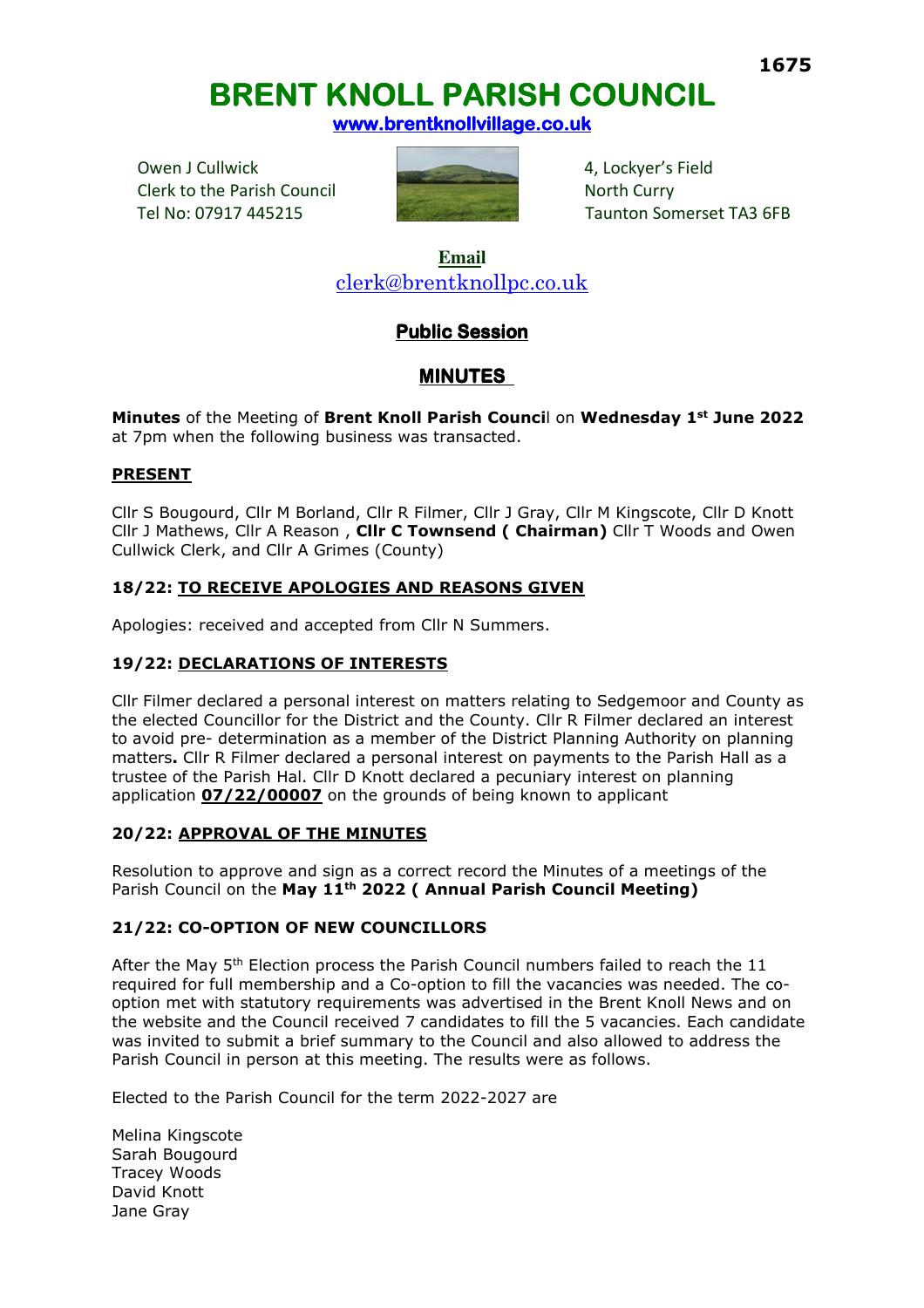The above were welcomed by the chairman and continued with the Council to fulfil the remainder of the business to be transacted

# **23/22: PLANNING CONSIDERATIONS**

**12/22/00006:** (Burnham Without Application) Alterations to existing access with the erection of new security gate fence. **At West Country Motor Homes, Bristol Road, Brent Knoll TA9 4HG.** 

Response: Approval of this proposal subject to Somerset Highways Criteria for bollard installation.

**07/22/00007:** Application for a retrospective application for the erection of a detached garden room**/**Shed **at Applewithy cottage Ham Road, Brent Knoll TA9 4BJ** 

Response: No Observations

#### **24/22: TO RECEIVE REPORTS FROM MEMBERs**

#### **(a)Footpaths: Follow up Matters**

The following matters are ongoing and all waiting for suitable quotes to complete

- (a) The Horsefield surfacing
- (b) Applewithy Ryne
- (c) Wingate Field style/ 3 gates Body's Lane
- (d) The Knoll Footpath Post and rails and the poor state of the steps including National trust section ( Contact to be made with Stephen Pinn for quote)

#### **(b)Highways: Follow up Matter**

No new matters were raised at this meeting

#### **(c)The Village Green/ Car Park and Toilet Block**

The green is in good order apart from seasonal cutting needed for the Jubilee weekend the car park lines are in a poor state however cannot be attended to until the future of the temporary shop has been decided. The toilet block appears to be operating ok

The Green has been cut now for Jubilee celebrations June 2<sup>nd</sup> to 4<sup>th</sup> A new green rota to be provided by Clerk however Cllr J Gray will undertake the inspection with a provided template for the month of June.

#### **(d) To receive a report from GB Sports on the monthly inspection**

Waiting Circulation

#### **(e) The Chairman's Report**

No matters raised at this meeting

#### **(f) The Clerks Report**

No attendance at the May  $31<sup>st</sup>$  Surgery and a review of this activity to be put to a future meeting.

# **(g) The Police Report/ Speed watch**

There has been no recent updated info We will investigate the proposed support now that PCSO Piers is no longer in post. We are currently not receiving reports to the Parish Council or updates for the BKN.

# **(h) District and County Council report Cllr R Filmer**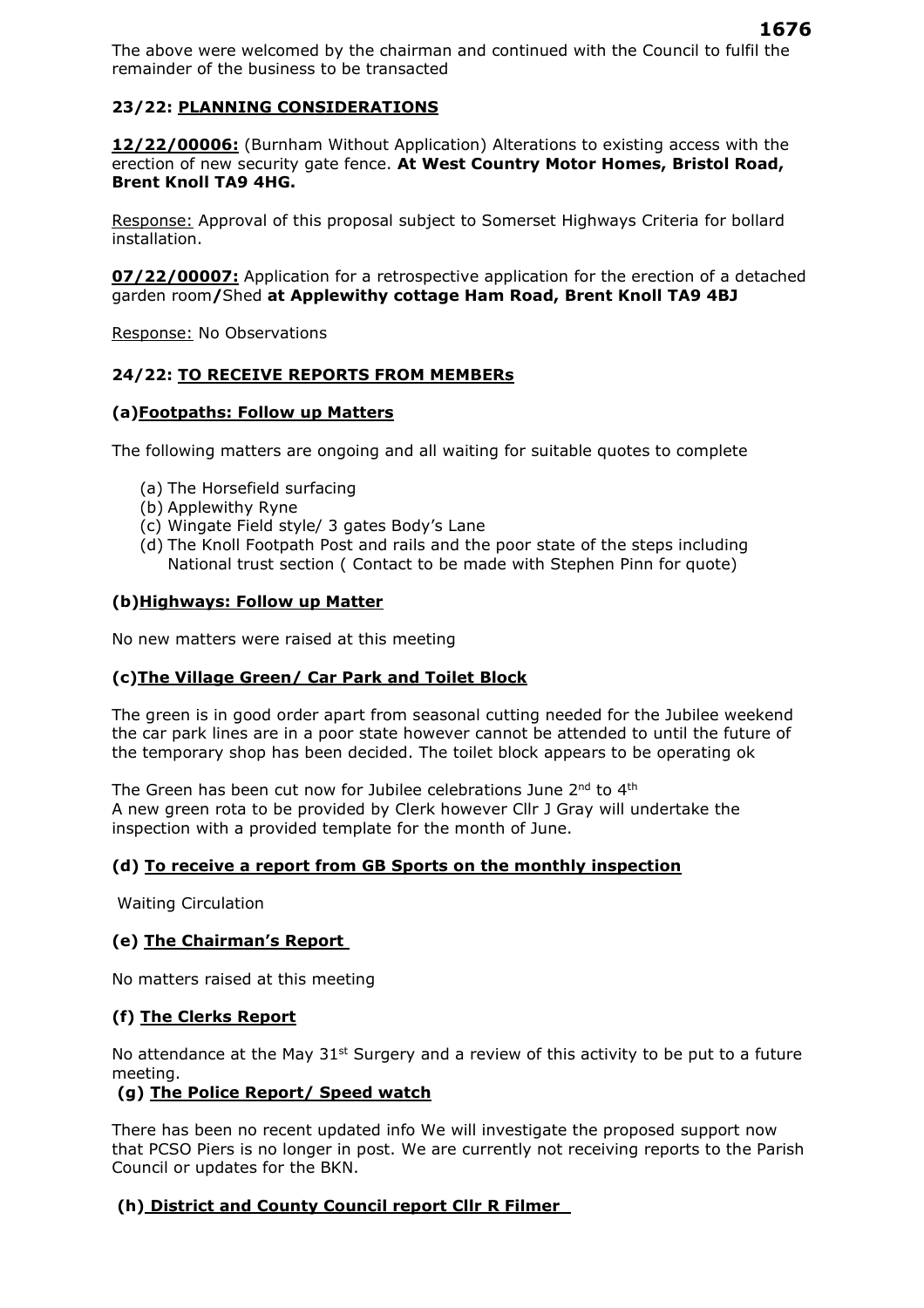**(a)** New Council now in place with 110 Councillors although Districts will remain till 2023

 **1677** 

- **(b)** Larger venues required for this number of Councillors
- **(c)** Cllr Filmer with a role as chairman of Scrutiny
- **(d)** Shadow member for development and Assets
- **(e)** Updating on Bus Services between Cheddar which has had a rerouting to a more central location near Kings of Wessex so that supermarket access is improved

# **25/22: FINANCIAL MATTERS AND PAYMENTS**

**26/21:** The Statutory payments list was approved for month of June 2022

#### **Variable Payments**

| <b>SALC Training fees</b>                  | £105.00 |
|--------------------------------------------|---------|
| Room Hire Fees January to May 2022         | £139.51 |
| WI Refreshments 20 <sup>th</sup> April APM | £50.00  |

**27/22:** It was resolved to make the variable payments for April 2022

#### 28/22: **ONGOING MATTERS** (Reported updates only)

- (i) Weight restriction consultations ( On going with Highways )
- (ii) Speed Restrictions near school 20MPH (On going and to be implemented in due course

#### **29/22: Correspondence**

There was no new correspondence at this meeting

# **30/22: NEW MATTERS OF CONSIDERATION (Decisions to be taken)**

#### **31/22: Car Park Acquisition Hill Lane**

The completion of this is imminent and some final documents between Solicitors needs to be completed 

# **32/22: The Community Shop Project**

The Council working group have met with the Architect Paul Martin and an initial draft proposal is expected shortly on a design for this new building. Once this has been completed then a costing exercise can be undertaken before final decisions can be taken on progress

#### **33/22: Allotment Provision for the Village**

This matter has been raised by Cllr Mathews and it is intended to start a working group looking at options that can be considered by the Parish Council. Cllr Mathews and Cllr Bougourd will set up a meeting for initial thoughts and ideas.

#### **34/22: Surgery Attendance in July 5th ( 5th 10am to 12 noon)**

Cllr Filmer, Cllr Bougourd and Cllr Kingscote to attend in July

# **35/22: Policy Adoptions**

Updating of Policy adoptions is ongoing and the Safeguarding document will be considered at the July 5th meeting and also the approval of the publication scheme and Data Consent form

# **36/22: MATTERS OF REPORT**